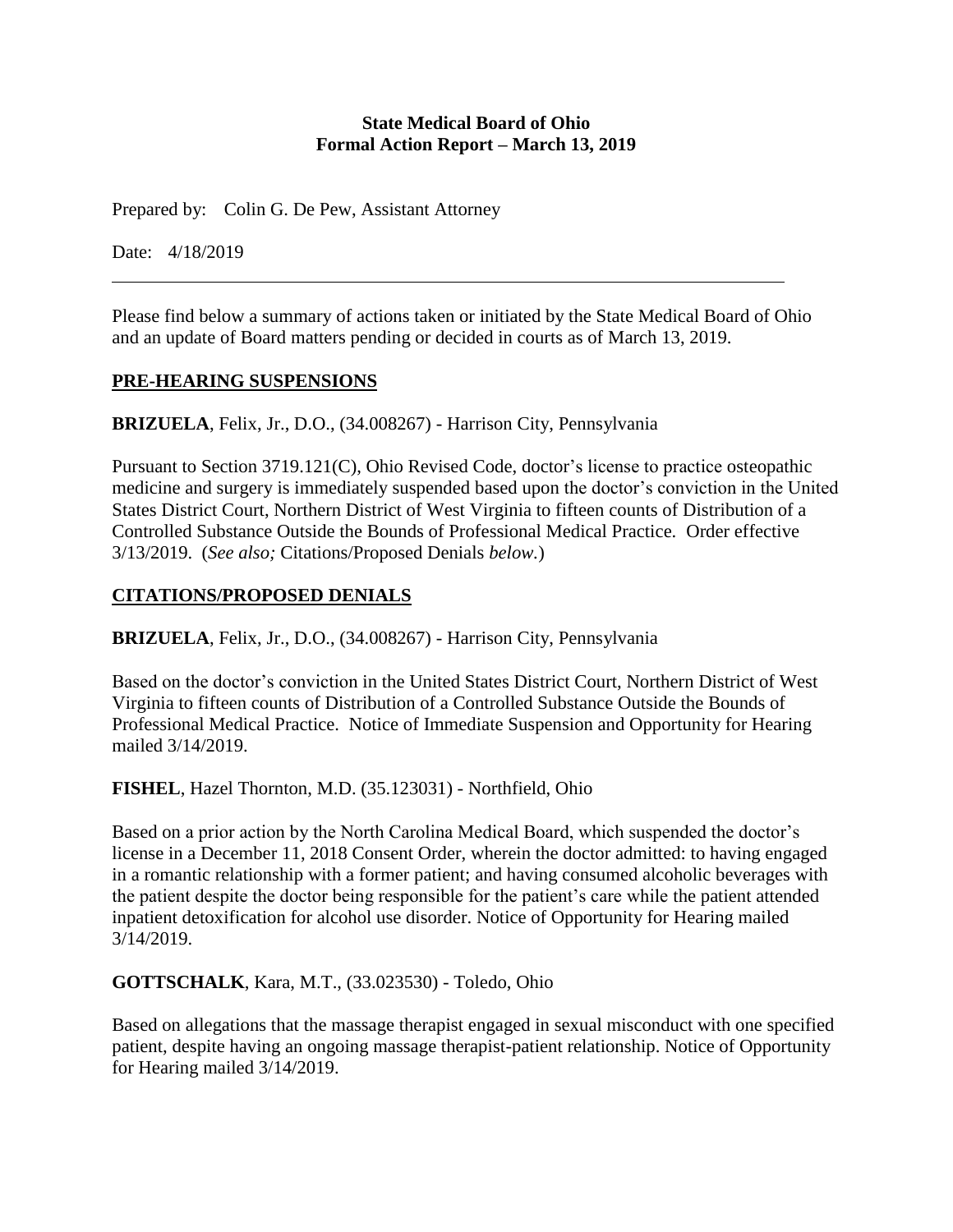# **HOSBROOK**, Robert, (RCP Applicant) - Henderson, Nevada

Based on the respiratory care professional's submission of an application to practice as a Respiratory Care Professional wherein the applicant disclosed his conviction in the United States District Court, District of Nevada, to one count of Bank Fraud, to which the applicant was sentenced to one day in prison, six months of house arrest, and restitution in the amount of \$354,509.73. Notice of Opportunity for Hearing mailed 3/14/2019.

# **KAMALU**, Ifeoma Nnenna, M.D., (35.131235) - Southfield, Michigan

Based on a prior action by the Michigan Board of Medicine, which reprimanded the doctor's license in a November 14, 2018 Consent Order, wherein the doctor admitted to violating the general duty to exercise due care related to the doctor's failure to adequately safeguard blank prescriptions. Notice of Opportunity for Hearing mailed 3/14/2019.

# **RITCHEY**, William, D.O., (34.001643) - Akron, Ohio

Based on allegations with respect to twelve specified patients, the doctor: inappropriately treated, and/or failed to appropriately treat, and/or failed to appropriately document treatment, and/or departed from or failed to conform to minimal standards of care for similar practitioners under the same or similar circumstances, which included; inappropriate and/or excessive prescribing; inappropriate and/or inadequate monitoring of patient's medications, and inappropriate and/or inadequate management of patient's conditions; failure to appropriately and/or adequately explain or justify the reason(s) you prescribed the medications chosen and/or escalating the doses prescribed, and/or a failure to adequately document the same, especially for patients who were prescribed opioids, benzodiazepines and/or other medications on a long-term basis; inadequate and/or incomplete documentation; and inadequate assessments for diversion or abuse, and inadequate referrals to specialists, and/or consultants. Notice of Opportunity for Hearing mailed 3/14/2019.

# **SCHWARTZ**, Paul J., M.D., (35.050898) - West Chester, Ohio

Based on a prior action by the Medical Board of California, which denied the doctor's application to practice medicine and surgery in a January 9, 2019 Decision and Order, wherein the California Board found that the doctor had provided false information on two separate applications. Notice of Opportunity for Hearing mailed 3/14/2019.

# **SIMONS**, Mitchell Edward., M.D., (35.050545) - Cincinnati, Ohio

Based on a July 12, 2006 Entry of Order with an effective date of August 8, 2006 that permanently limited and restricted the doctor's license by requiring that a chaperone be present throughout any personal contract with a female patient; and also based on allegations with respect to ten specified patients, that the doctor: inappropriately treated, and/or failed to appropriately treat, and/or failed to appropriately document treatment, and/or departed from or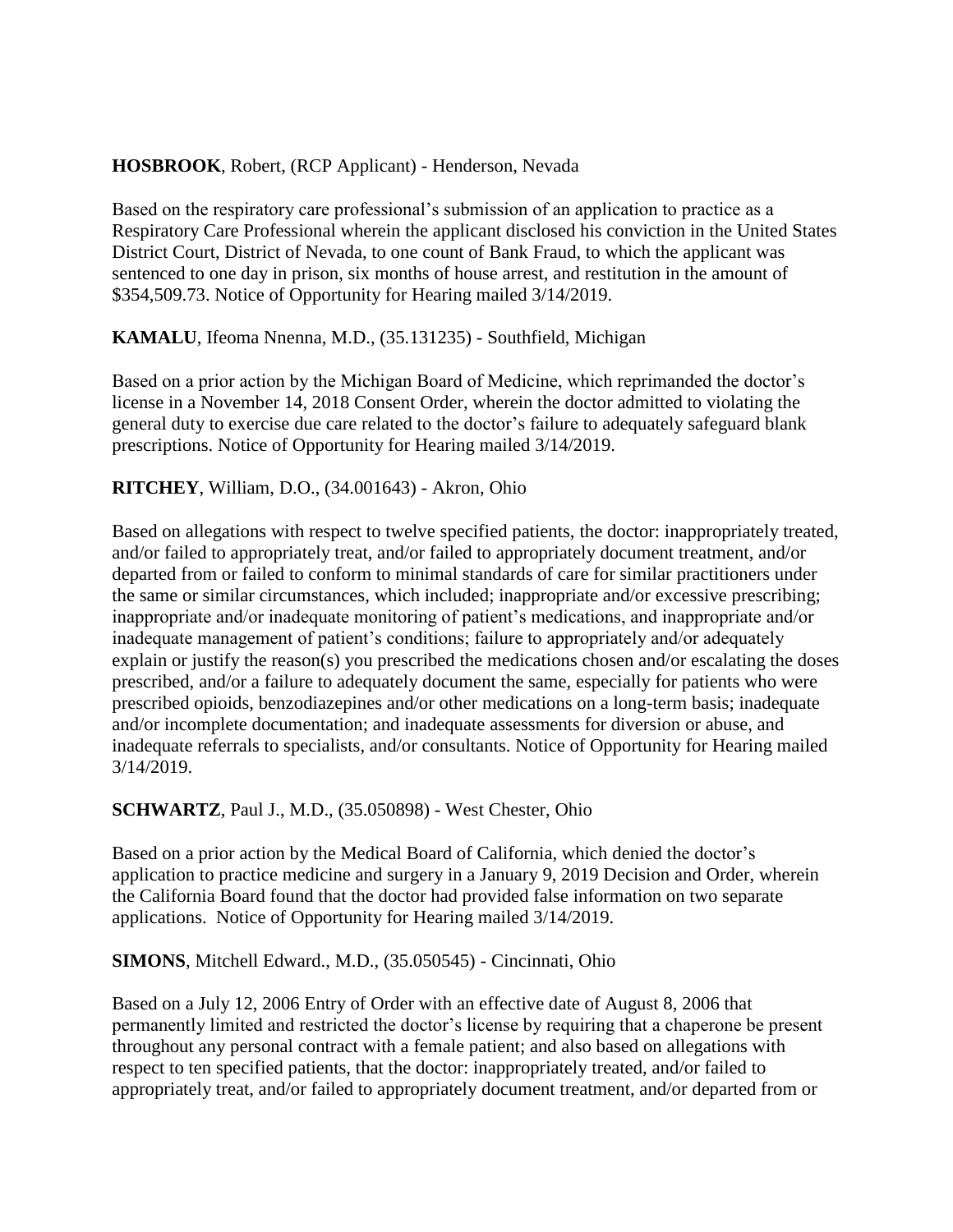failed to conform to minimal standards of care for similar practitioners under the same or similar circumstances, which included; inappropriate and/or excessive prescribing; inappropriate and/or inadequate monitoring of patient's medications, and inappropriate and/or inadequate management of patient's conditions; inadequate assessments for diversion or abuse, and inadequate referrals to specialists, and/or consultants; and inadequate and/or incomplete documentation. Notice of Opportunity for Hearing mailed 3/14/2019.

# **NON-DISCIPLINARY CITATIONS**

**BRENNAN**, Nichole Ann, L.M.T, (Applicant) – Fairborn, Ohio NON-DISCIPLINARY

Based on the massage therapist's application to practice massage therapy; and based on allegations that the massage therapist has not been engaged in the active practice of massage therapy for more than two years. Notice of Opportunity for Hearing mailed 3/18/2019.

**BURGESS**, Crystal Ashley, L.M.T., (Applicant) – Northfield, Ohio NON-DISCIPLINARY

Based on the massage therapist's application to practice massage therapy; and based on allegations that the massage therapist does not hold a diploma or certificate from a school, college or institution in another state or jurisdiction that meets the Board's required course of instruction; and has not held a current license, registration or certificate of good standing for massage therapy issued in another state for at least the preceding five years. Notice of Opportunity for Hearing mailed 3/18/2019.

**OSBERG**, Kaitlynn Comer, L.M.T. (Applicant) – Tipp City, Ohio NON-DISCIPLINARY

Based on the massage therapist's application to practice massage therapy; and based on allegations that the massage therapist does not hold a diploma or certificate from a school, college or institution in another state or jurisdiction that meets the Board's required course of instruction; and has not held a current license, registration or certificate of good standing for massage therapy issued in another state for at least the preceding five years. Notice of Opportunity for Hearing mailed 3/18/2019.

WILLIAMS, Tonya Latrise, L.M.T. (Applicant) – Toledo, Ohio NON-DISCIPLINARY

Based on the massage therapist's application to practice massage therapy; and based on allegations that the massage therapist does not hold a diploma or certificate from a school, college or institution in another state or jurisdiction that meets the Board's required course of instruction; and has not held a current license, registration or certificate of good standing for massage therapy issued in another state for at least the preceding five years. Notice of Opportunity for Hearing mailed 3/18/2019.

# **FINAL ORDERS**

**EDWARDS**, Robert Harry, M.D., (#35.059180) - Weirton, West Virginia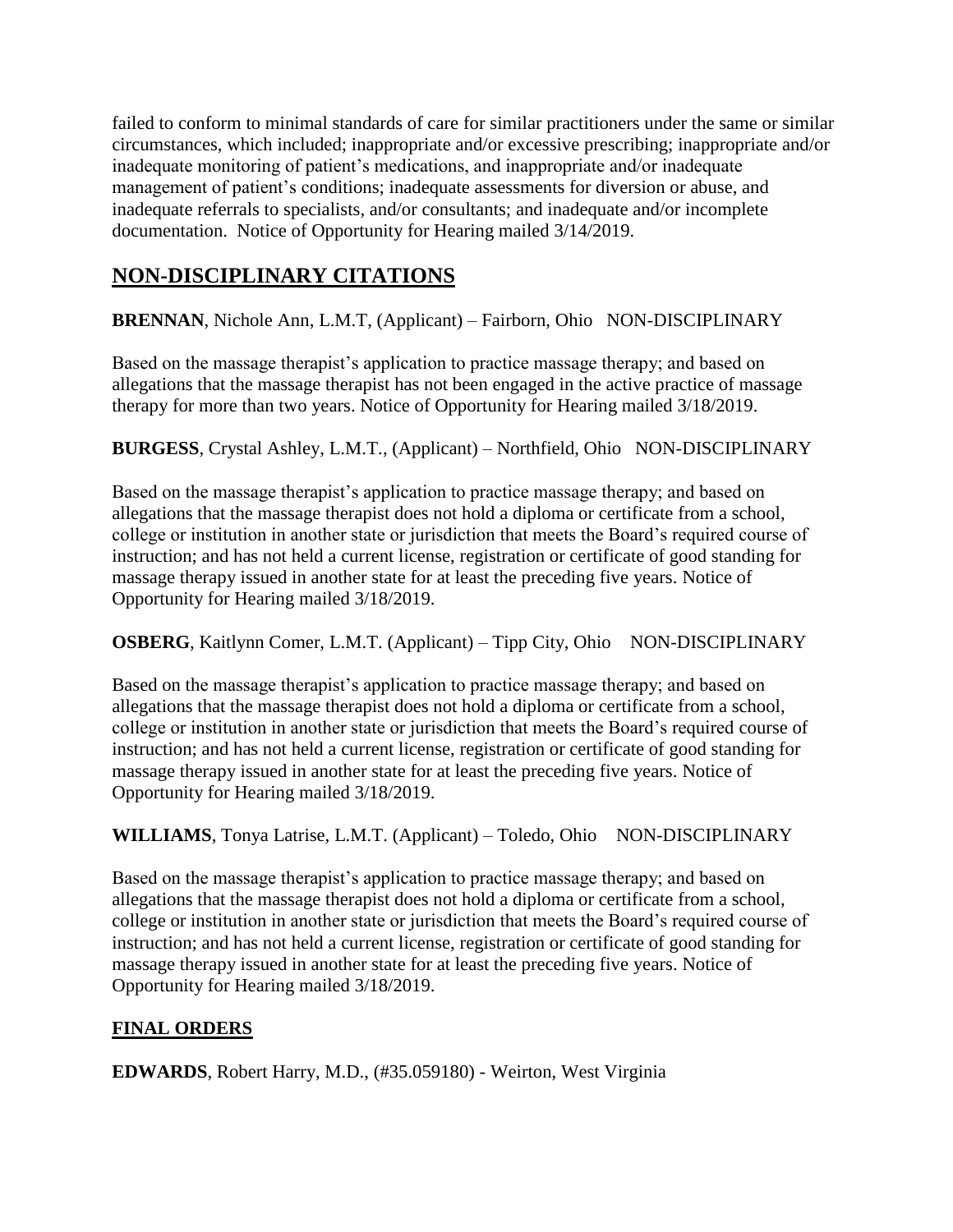Doctor's license to practice medicine and surgery revoked, and subject to a three thousand dollar fine (\$3,000.00). Based on the finding that the doctor failed to cooperate in an investigation conducted by the Board, when the doctor failed to respond to Board interrogatories on February 23, 2018, April 4, 2018, and June 4, 2018. Order effective 3/14/2019. (Journal Entry—No Hearing Requested).

**HSU**, Gerry Victor, P.A., (Applicant) - Mason, Ohio

License to practice as a physician assistant granted, provided that he otherwise meets all statutory and regulatory requirements; and subject to a permanent limitation and restriction requiring a third party be present while examining or treating female patients, and probationary terms, conditions and limitations for at least three years. Based on the physician assistant's submission of his April 2018 application to practice as a physician assistant; and also based on a 4/25/2017 Board Order, that revoked the physician assistant's license due to his conviction in the Municipal Court, of Hamilton County, Ohio, to one count of Public Indecency, a fourth-degree misdemeanor involving moral turpitude, all of which individually or collectively constitute the commission of an act involving moral turpitude that constitutes a misdemeanor in this state, regardless of the jurisdiction in which the act was committed. Order effective 3/14/2019.

**KAFUN**, Stefanie Marie, R.C.P., (#RCP.13066) - Fairlawn, Ohio

License to practice respiratory care suspended for an indefinite period of time, but not less than sixty days; and subject to conditions for reinstatement, and probationary terms, conditions and limitations for a period of at least two years. Based on the finding that the respiratory care therapist's pleas of guilty in the Summit County, Ohio, Court of Common Pleas to two charges of possession of marijuana, both fifth-degree felonies, which individually or collectively constitute a plea of guilty to, a judicial finding of guilt of, or a judicial finding of eligibility for intervention in lieu of conviction for, a felony. Order effective 3/14/2019.

**MCKAY,** Kristopher M., M.D., (#35.129390) - Birmingham, Alabama

License to practice medicine and surgery revoked and subject to a three hundred (\$300.00) fine. Based on the following prior board actions: a 2/20/2018 Order of Suspension by the Colorado Medical Board; a 4/16/2018 Order of Mandatory Suspension by the Virginia Department of Health Professionals; and a 4/4/2018 Order of Suspension by the Medical Board of California, all of which suspended the doctor's license. Also based on the doctor's failure to respond to Board interrogatories, all of which individually and or collectively constitute an action taken by an agency responsible for authorizing, certifying, or regulating an individual to practice a health care occupation or provide health care services in this state or another jurisdiction, for any reason other than the nonpayment of fees, for the suspension of an individual's license to practice; and also constitute a failure to cooperate in an investigation conducted by the board, including failure to comply with a subpoena or order issued by the board. Order effective 3/14/2019. (Journal Entry—No Hearing Requested).

**RODRIGUEZ**, Victorio Cajigal, M.D., (#35.034349) - Parma, Ohio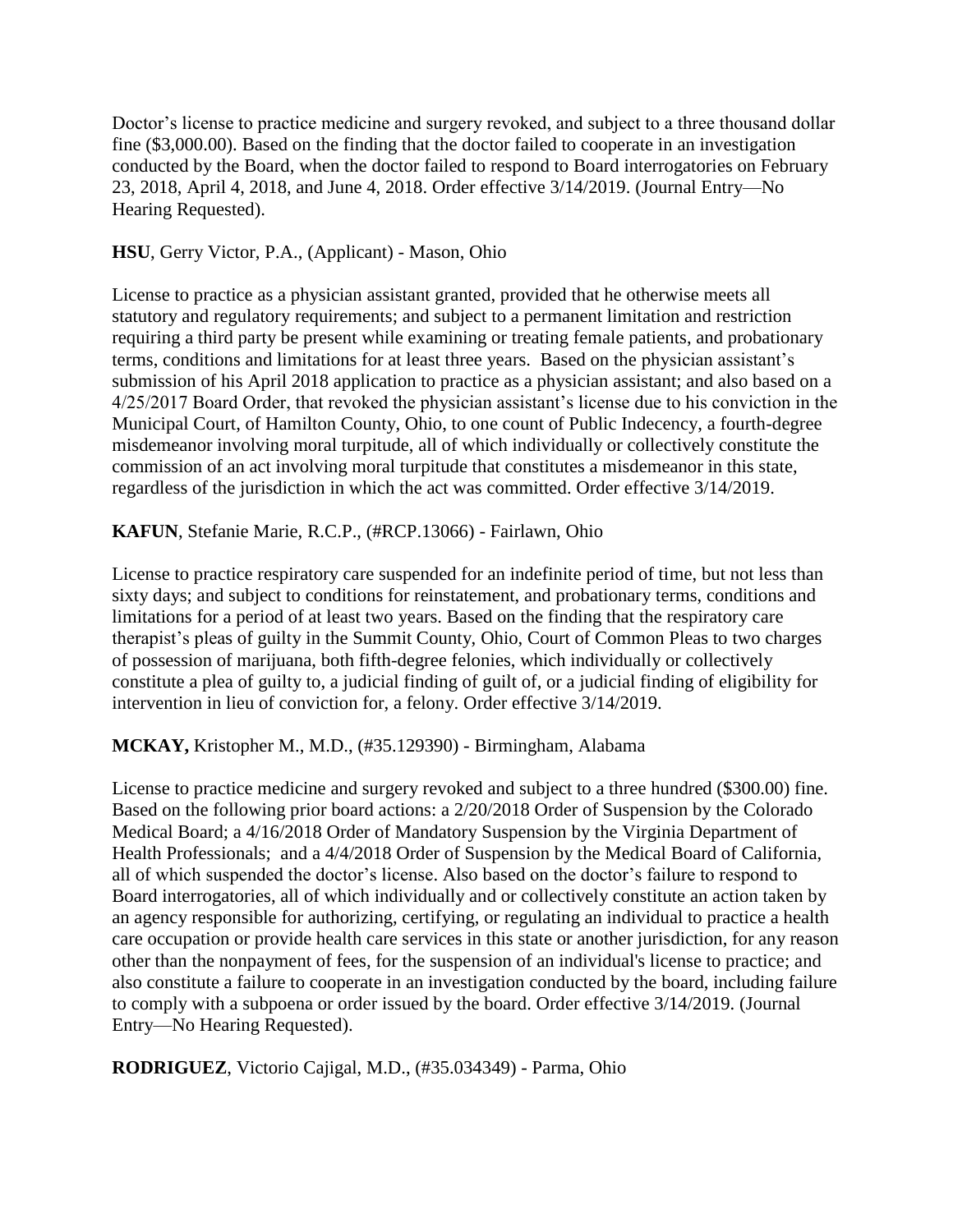License to practice medicine and surgery revoked, and subject to a three thousand dollar (\$3,000.00) fine. Based on the finding that when the doctor failed to respond to a January 18, 2018 Board subpoena, and failed to respond to subsequent mailings of said subpoena mailed on February 28, 2018, and March 19, 2018, the doctor's acts, conduct or omissions individually and collectively constitute a failure to cooperate in an investigation conducted by the board, including failure to comply with a subpoena or order issued by the board or failure to answer truthfully a question presented by the board in an investigative interview, an investigative office conference, at a deposition, or in written interrogatories. Order effective 3/14/2019. (Journal Entry—No Hearing Requested).

# **STORER**, Michael W., P.A., (#50.000577RX) - Monroe, Ohio

License to practice as a physician assistant revoked. Based on the finding that the physician assistant's failure to appear at a Board-ordered examination was not due to circumstances beyond his control, and that the physician assistant's acts individually or collectively, constitute an admission that he is impaired in his ability to practice according to acceptable and prevailing standards of care by reason of mental illness or physical illness, including physical deterioration that adversely affects cognitive, motor, or preceptive skills; and that the physician assistant is impaired in his ability to practice according to acceptable and prevailing standards of care because of habitual or excessive use or abuse of drugs, alcohol, or other substances that impair ability to practice. Order effective 3/14/2019.

# **NON-DISCIPLINARY FINAL ORDERS**

# **HEIDTMAN**, Jenifer L., M.T., (#33.018402) - Cincinnati, Ohio NON-DISCIPLINARY

License to practice massage therapy approved, provided that the massage therapist takes and passes the Massage and Bodywork Licensing Examination within six months from the date of mailing of the Notice of Opportunity for a Hearing. Based on the massage therapist's restoration application to practice massage therapy; and based on the finding that the massage therapist has not been engaged in the active practice of massage therapy for more than two years. Order effective 3/14/2019. (Journal Entry—No Hearing Requested).

# **KEMEN**, Katrina Renee, M.T., (#33.013600) - Liberty Township, Ohio NON-DISCIPLINARY

License to practice massage therapy approved, provided that the massage therapist takes and passes the Massage and Bodywork Licensing Examination within six months from the date of mailing of the Notice of Opportunity for a Hearing. Based on the massage therapist's restoration application to practice massage therapy; and based on the finding that the massage therapist has not been engaged in the active practice of massage therapy for more than two years. Order effective 3/14/2019. (Journal Entry—No Hearing Requested).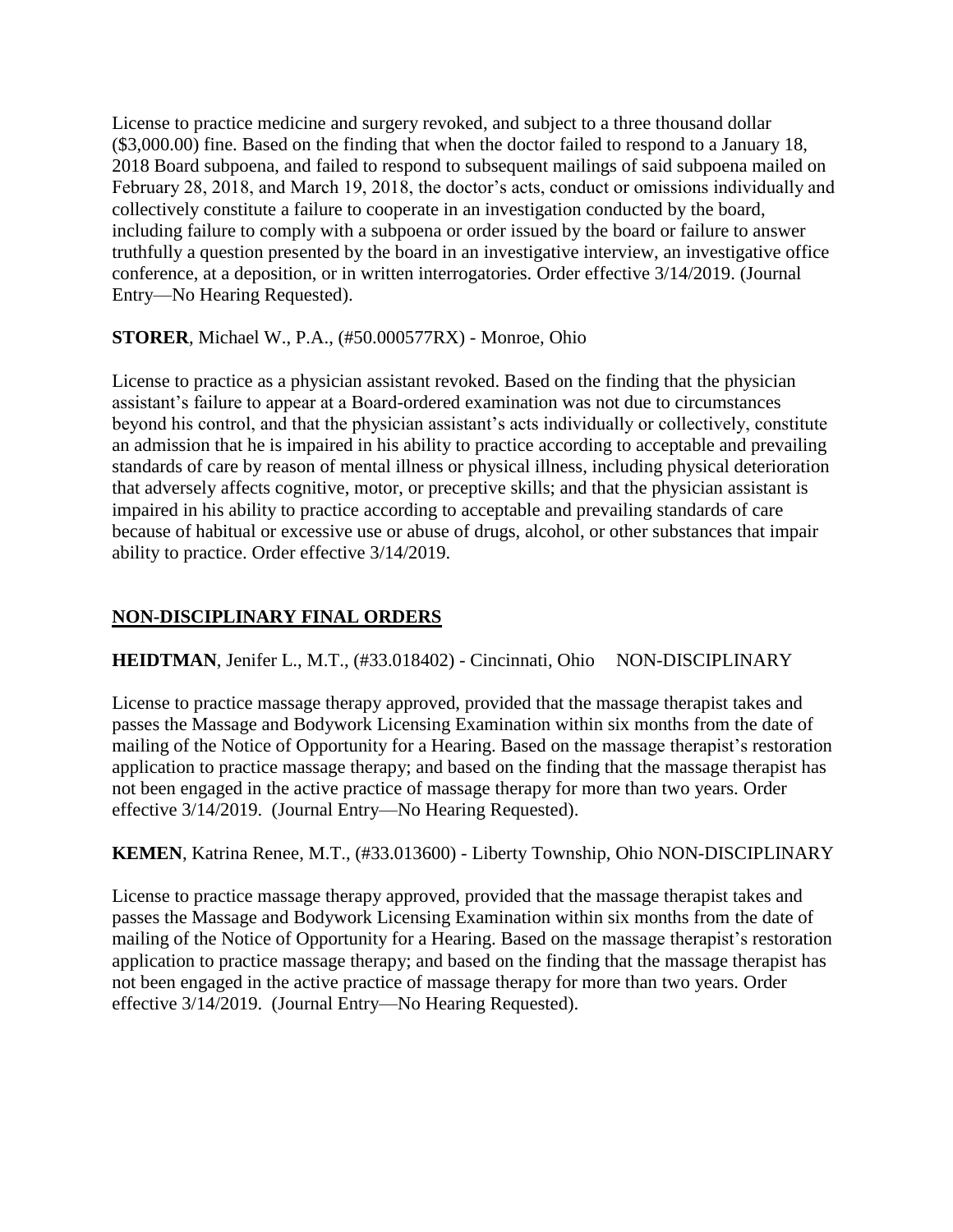#### **CONSENT AGREEMENTS**

# **ANESHANSLEY**, Hollie Michelle, M.T., (33.014761) - Lancaster, Ohio

License to practice massage therapy indefinitely suspended, and subject to general probationary requirements, and conditions for reinstatement including the requirement that the massage therapist enter into a subsequent consent agreement incorporating probationary terms, conditions and limitations as determined by the Board. Based on the massage therapist's admission that she is impaired in her ability to practice according to acceptable and prevailing standards of care because of habitual or excessive use or abuse of drugs, alcohol, or other substances that impair ability to practice. Agreement effective 3/13/2019.

#### **MERTZ**, Marissa Maia, M.D., (35.091568) - Columbus, Ohio

License to practice medicine and surgery indefinitely suspended, and subject to general probationary requirements, and conditions for reinstatement including the requirement that the doctor enter into a subsequent consent agreement incorporating probationary terms, conditions and limitations as determined by the Board. Based on the doctor's admission that the doctor's failure to appear at a Board-ordered examination was not due to circumstances beyond her control, and that she is impaired in her ability to practice according to acceptable and prevailing standards of care because of habitual or excessive use or abuse of drugs, alcohol, or other substances that impair ability to practice. Agreement effective 3/13/2019.

#### **VERCHIO**, Melissa Lynn, M.D., (35.124228) - Canton, Ohio

License to practice medicine and surgery indefinitely suspended, and subject to general probationary requirements, and conditions for reinstatement including the requirement that the doctor enter into a subsequent consent agreement incorporating probationary terms, conditions and limitations as determined by the Board. Based on the doctor's admission that she resigned from her employer due to alcohol related performance issues; that she failed to submit to a board ordered 72-hour inpatient evaluation; and that she is impaired in her ability to practice according to acceptable and prevailing standards of care because of habitual or excessive use or abuse of drugs, alcohol, or other substances that impair ability to practice. Agreement effective 3/13/2019.

#### **VOLUNTARY PERMANENT SURRENDERS, RETIREMENTS, REVOCATIONS, WITHDRAWALS**

#### **GOSWAMI**, Atul, M.D., (35.050449) - Akron, Ohio

Permanent revocation of license to practice medicine and surgery authorized by doctor in lieu of further formal disciplinary proceedings pursuant to Sections 4731.22(B)(2), (6), (20), (34), Ohio Revised Code. Agreement effective 6/11/2019.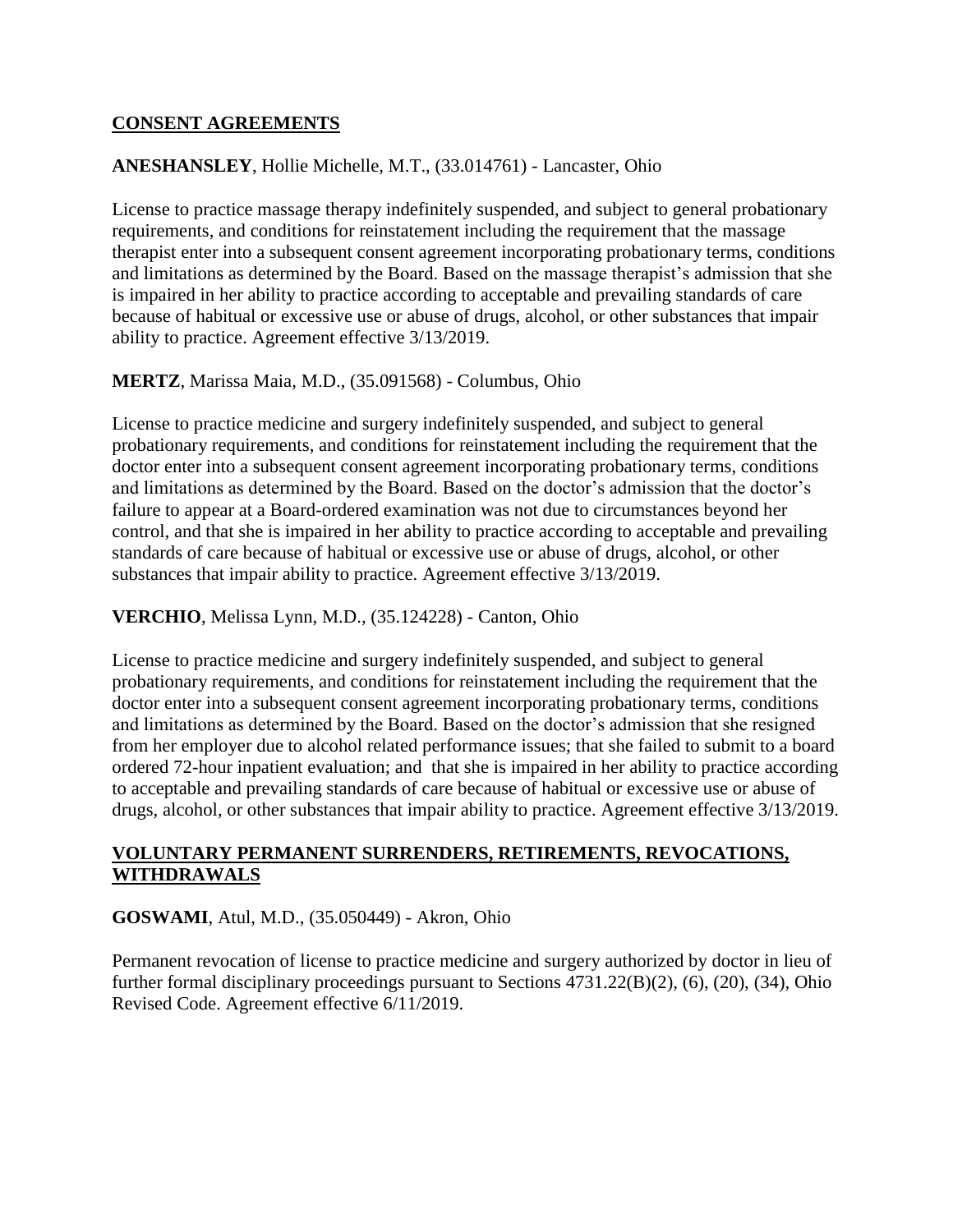#### **SEGOVIA**, Carlos Daniel, M.T., (#33.023404) - Pataskala, Ohio

Permanent revocation of license to practice medicine and surgery authorized by doctor in lieu of further investigation into allegations of a violation of Section 4731.22(B)(20), Ohio revised Code. Agreement effective 3/13/2019.

# **PROBATIONARY REQUESTS AND MODIFICATIONS**

**ALLEN**, Mark L., M.D., (#35.063078) - Poland, Ohio

Doctor's request for approval of drug testing and recovery meeting monitoring to continue to be conducted by the Kansas Medical Society Professional's Health Program, granted by vote of the Board on 3/13/2019.

**CARVER**, Joseph Claude, M.D., (#35.129943) - Dublin, Ohio

Doctor's request for approval of the submitted practice plan modification, granted by vote of the Board on 3/13/2019.

**HOWKINS**, Michael John, D.O., (#34.004364) - Cleveland, Ohio

Doctor's request for approval of monitoring physician, granted by vote of the Board on 3/13/2019. Frequency and number of chart reviews established as ten charts per month.

**HUGHES**, David Michael, D.O., (#34.005786) - Defiance, Ohio

Doctor's request for approval of release from the terms of the 3/9/2016 Consent Agreement, granted by vote of the Board on 3/13/2019.

**JOHNSON**, James Cameron, D.O., (#34.007672) - Grove City, Ohio

Doctor's request for approval of an additional monitoring physician, granted by vote of the Board on 3/13/2019.

**LENTINI**, Ross Rosario, M.D., (#35.063449) - East Liverpool, Ohio

Doctor's request for approval to discontinue the chart review requirement, granted by vote of the Board on 3/13/2019.

**MATHUR**, Pradeep, M.D., (#35.059651) - Poland, Ohio

Doctor's request for approval of controlled substances prescribing, and medical record courses, granted by vote of the Board on 3/13/2019.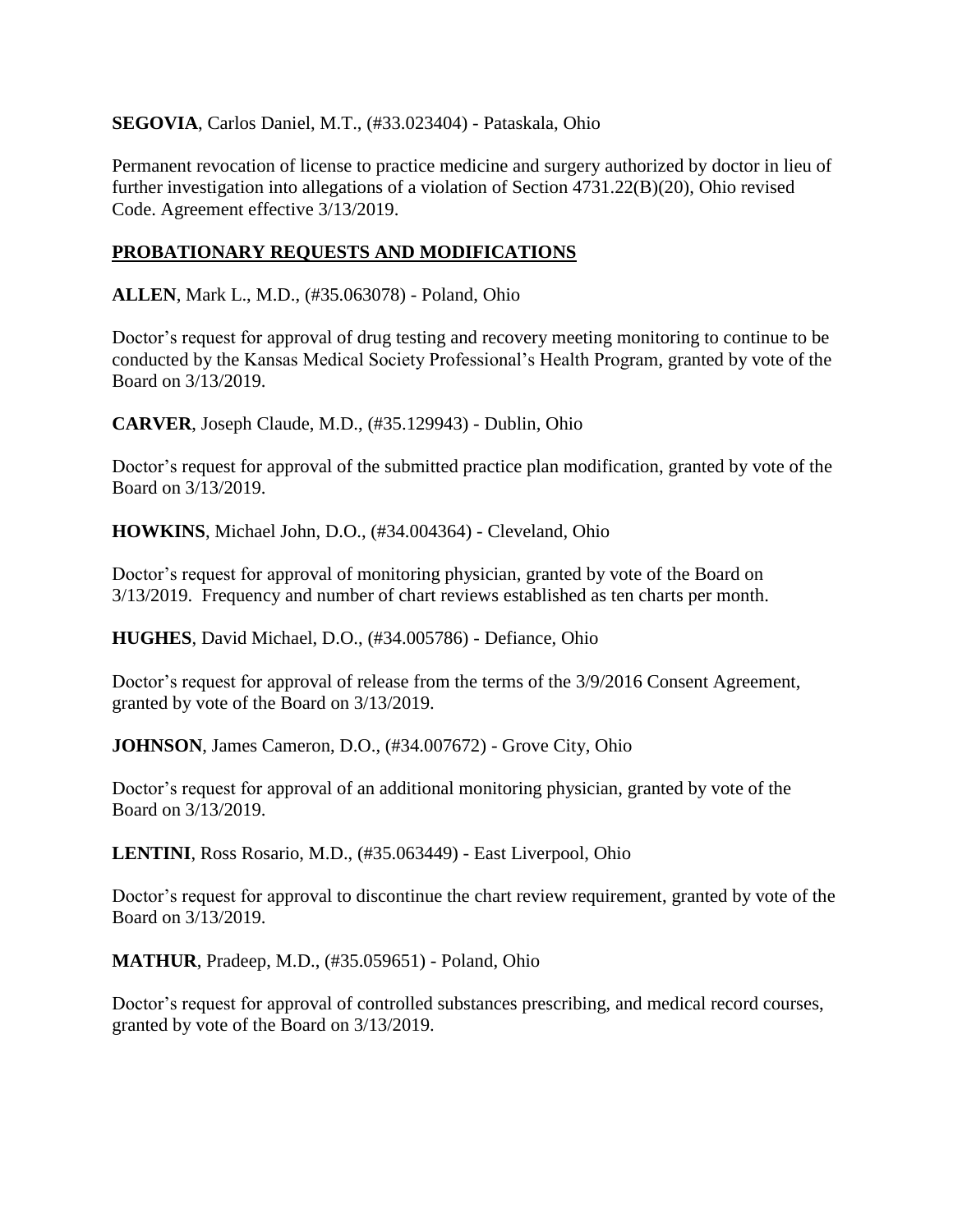**PROMMERSBERGER**, James Edwin, D.P.M., (#36.002619) - Boardman, Ohio

Doctor's request for approval of monitoring physician, granted by vote of the Board on 3/13/2019. Frequency and number of chart reviews established as ten charts per week.

**RODEBAUGH**, Justin Matthew, M.D., (#35.135339) - Virginia Beach, Virginia

Doctor's request for approval of updated Virginia Health Practitioners' Monitoring Program contract, granted by vote of the Board on 3/13/2019.

**STODDARD**, Frank Gerard, D.P.M., (#36.003130) - Medina, Ohio

Doctor's request for approval to reduce personal appearances from every three months to every six months, granted by vote of the Board on 3/13/2019.

**WAXMAN**, Howard Mitchell, D.P.M., (#36.002098) - Willoughby Hills, Ohio

Doctor's request for approval of professional ethics, and medical records courses, granted by vote of the Board on 3/13/2019.

**WINKLER**, Aubrey Dawn, P.A., (#50.004611RX) - Cleveland, Ohio

Doctor's request to reduce the chart review requirement from ten per week to ten per month; and to reduce the preceptor reports from every month to every three months, granted by vote of the Board on 3/13/2019.

# **PROBATION TERMINATED**

**CROOM**, Christopher S., M.D., (#35.068819) - Dayton, Ohio

Doctor's request for release from the terms of his 7/10/2013 Consent Agreement, granted by vote of the Board on 3/13/2019. Effective immediately.

**HENRY**, John Sherman, M.D., (#35.077820) - Marietta, Ohio

Doctor's request for release from the terms of his 3/12/2014 Consent Agreement, granted by vote of the Board on 3/13/2019. Effective immediately.

**KRAMER**, Thomas DeWeese, Jr., M.D., (#35.120303) - Sandusky, Ohio

Doctor's request for release from the terms of the 4/8/2015 Board Order, granted by vote of the Board on 3/13/2019. Effective immediately.